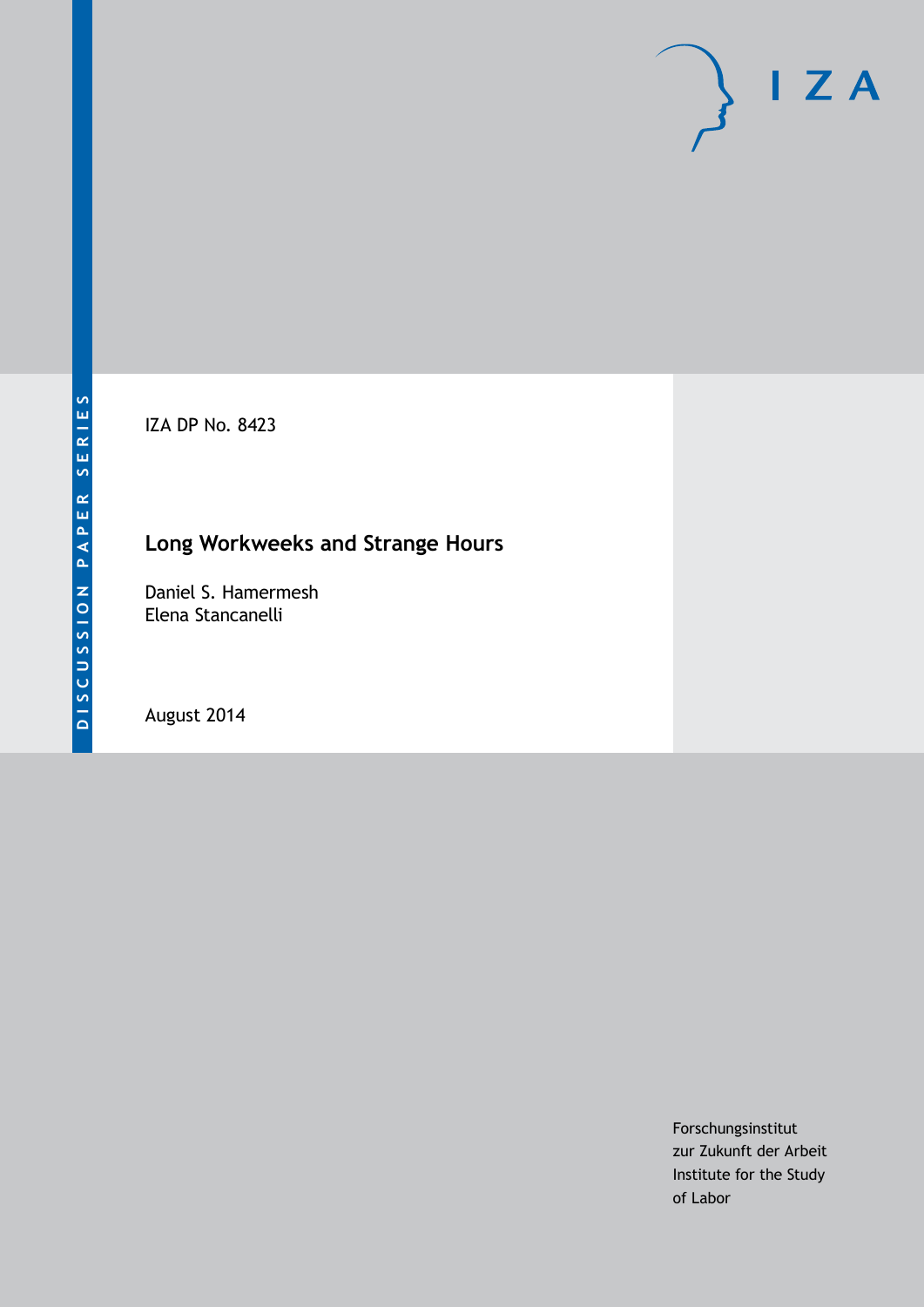# **Long Workweeks and Strange Hours**

### **Daniel S. Hamermesh**

*Royal Holloway University of London, IZA and NBER*

### **Elena Stancanelli**

*Paris School of Economics, CNRS, Centre d'Economie de la Sorbonne and IZA*

### Discussion Paper No. 8423 August 2014

IZA

P.O. Box 7240 53072 Bonn **Germany** 

Phone: +49-228-3894-0 Fax: +49-228-3894-180 E-mail: [iza@iza.org](mailto:iza@iza.org)

Any opinions expressed here are those of the author(s) and not those of IZA. Research published in this series may include views on policy, but the institute itself takes no institutional policy positions. The IZA research network is committed to the IZA Guiding Principles of Research Integrity.

The Institute for the Study of Labor (IZA) in Bonn is a local and virtual international research center and a place of communication between science, politics and business. IZA is an independent nonprofit organization supported by Deutsche Post Foundation. The center is associated with the University of Bonn and offers a stimulating research environment through its international network, workshops and conferences, data service, project support, research visits and doctoral program. IZA engages in (i) original and internationally competitive research in all fields of labor economics, (ii) development of policy concepts, and (iii) dissemination of research results and concepts to the interested public.

<span id="page-1-0"></span>IZA Discussion Papers often represent preliminary work and are circulated to encourage discussion. Citation of such a paper should account for its provisional character. A revised version may be available directly from the author.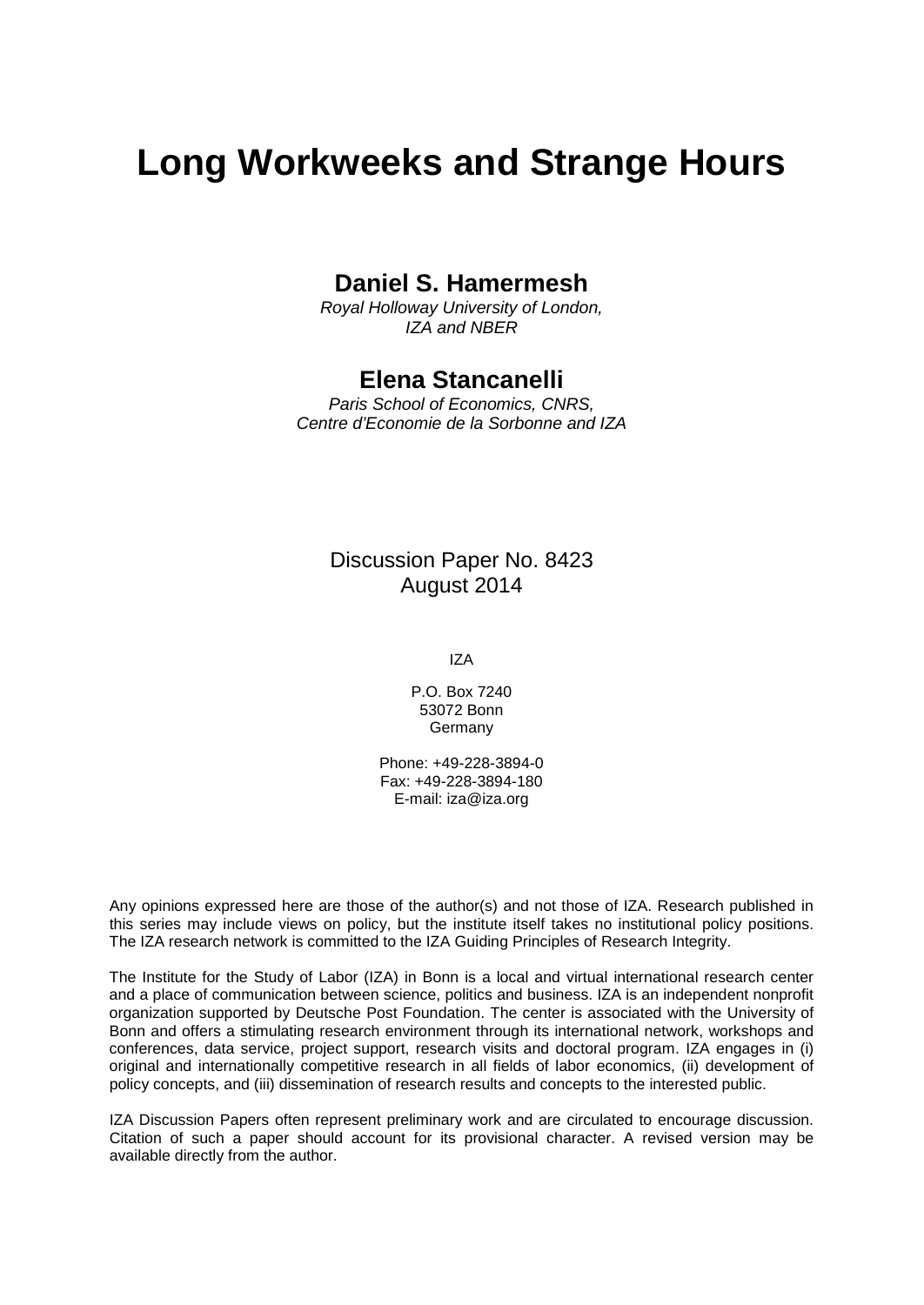IZA Discussion Paper No. 8423 August 2014

## **ABSTRACT**

## **Long Workweeks and Strange Hours[\\*](#page-1-0)**

American workweeks are long compared to other rich countries'. Much less well-known is that Americans are more likely to work at night and on weekends. We examine the relationship between these two phenomena using the American Time Use Survey and timediary data from 5 other countries. Adjusting for demographic differences, Americans' incidence of night and weekend work would drop by about 10 percent if European workweeks prevailed. Even if no Americans worked long hours, the incidence of unusual work times in the U.S. would far exceed those in continental Europe.

JEL Classification: J22, J08

Keywords: night work, weekend work, shorter hours

Corresponding author:

Daniel S. Hamermesh Royal Holloway University of London Department of Economics 214 Horton Building Egham, Surrey TW20 0EX United Kingdom E-mail: [Daniel.Hamermesh@rhul.ac.uk](mailto:Daniel.Hamermesh@rhul.ac.uk)

\* We thank Gerald Oettinger and Stephen Trejo for helpful comments.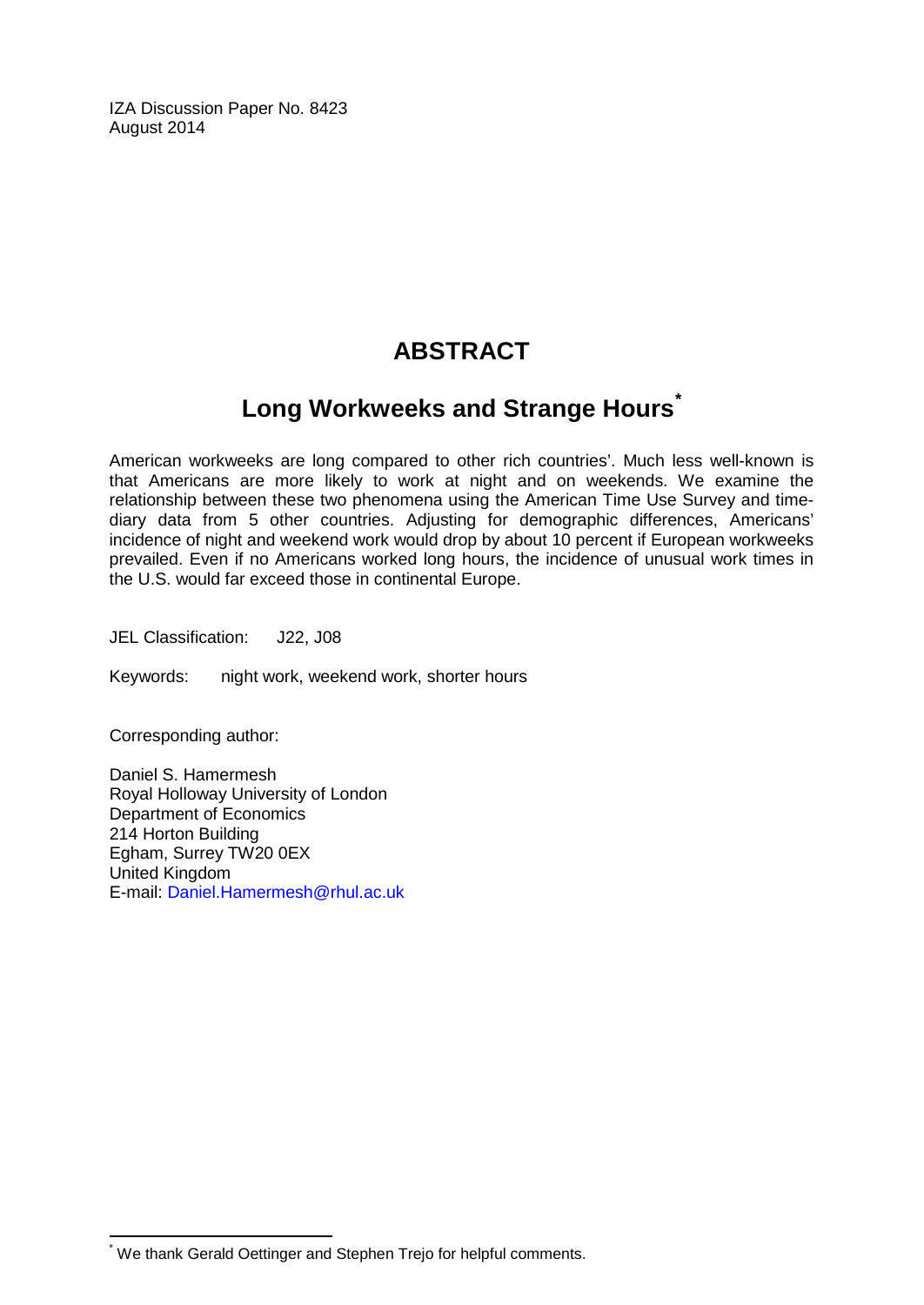#### **I. Introduction—The Question**

It is well known that workers in the United States now work more hours than those in other wealthy countries. As Table 1 shows, this represents a sharp change from what was observed in the fairly recent past. A substantial and rising fraction of the labor force also works long hours (Kuhn and Lozano, 2008). The causes of these changes no doubt include rising wage inequality and many other phenomena (see Bell and Freeman, 2001), but our interest here is not in the source of this striking change. Rather, we examine its relationship to another, much less well-known phenomenon: The greater propensity of American workers to be working on weekends and at night than workers elsewhere (Burda *et al*, 2008).

Working at night or on weekends makes one's non-work time less desirable because it is asynchronous with that of others' with whom one might wish to socialize (Jenkins and Osberg, 2005). Evidence for the inferiority of night and weekend work is its disproportionate performance by people with fewer skills and by minorities, and that it offers wage premia to otherwise identical workers to elicit a sufficient labor supply to meet demand (Kostiuk, 1990; Shapiro, 1995). American workers appear to be performing more work at less desirable times as well as working longer hours than their counterparts in other wealthy countries.

If someone works 120 hours per week, some work must be performed at night, and it is nearly certain that some will be performed on weekends. Almost nobody reports that many weekly hours; but with Americans reporting longer hours than workers in other wealthy countries, a reasonable question is: To what extent is the high incidence of work on weekends and at night related to Americans' long work hours? Put in the context of policy, how much work would be performed at night or on weekends in the United States if the country enacted policies that reduced weekly and annual hours of work, such as the laws limiting overtime and mandating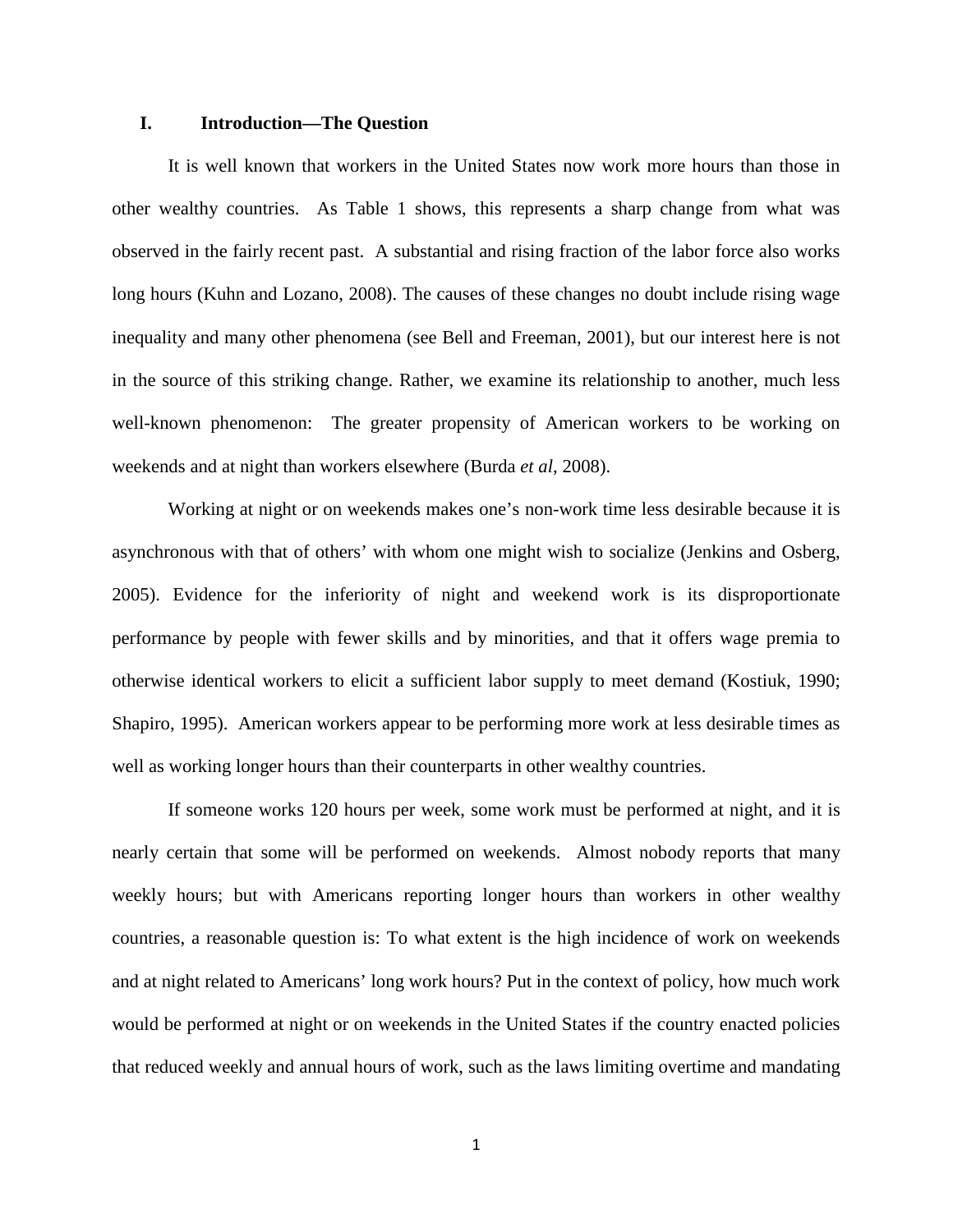vacations that exist in many continental European economies? Answering these questions is now possible because the creation of the American Time Use Survey (ATUS) has generated large amounts of information on American workers' timing of work, and because the Multinational Time Use Study (MTUS) allows for some comparability with time-use studies in other countries.<sup>1</sup>

#### **II. Measuring the Amount and Timing of Work**

The ATUS and the country studies included in the MTUS contain two types of information on work time: 1) Recall information on hours of work in the past week, similar or identical to information available in the American Current Population Survey (CPS); and 2) A time diary of activities undertaken by the individual in the previous twenty-four hours. In addition to the ATUS from 2003 through 2011 for the U.S., we use the MTUS information for Germany, 2001-02; the Netherlands, 2000 and 2005; Spain, 2002-03, and the United Kingdom, [2](#page-4-0)000-01.<sup>2</sup> We also use information from the original time-diary survey for France for 1998-99, giving us data from five industrialized nations to compare to the U.S. $<sup>3</sup>$  $<sup>3</sup>$  $<sup>3</sup>$ </sup>

The upper panel of Table 2 provides information on the percent distributions and the averages of weekly work hours of employees under age 65 in the U.S. and the five European countries. (The self-employed are excluded throughout this study.) The weekly averages of hours worked corroborate the longer work years in the U.S. that are suggested by Table 1. Indeed, the

<span id="page-4-2"></span><sup>|&</sup>lt;br>|<br>| <sup>1</sup>See Hamermesh *et al (2005)* and Gershuny and Fisher (2014) for descriptions of the ATUS and MTUS respectively.

<span id="page-4-0"></span><sup>&</sup>lt;sup>2</sup>We selected these countries to have representative coverage of different types of institutional contexts, with concerns for sample size and the years when the time diaries were collected. The U.K. labor market is not heavily regulated; France has a highly regulated labor market; Spain's labor market is less regulated than the French; Germany has very structured labor markets, in which vocational training is much more widespread than in other European countries, and the Netherlands has an intermediate level of labor-market regulation. Unfortunately, given their small sample sizes we could not include time-use surveys from any Scandinavian countries.

<span id="page-4-1"></span><sup>&</sup>lt;sup>3</sup>Calculating the statistics and doing the estimation on the MTUS data for France yielded essentially identical results.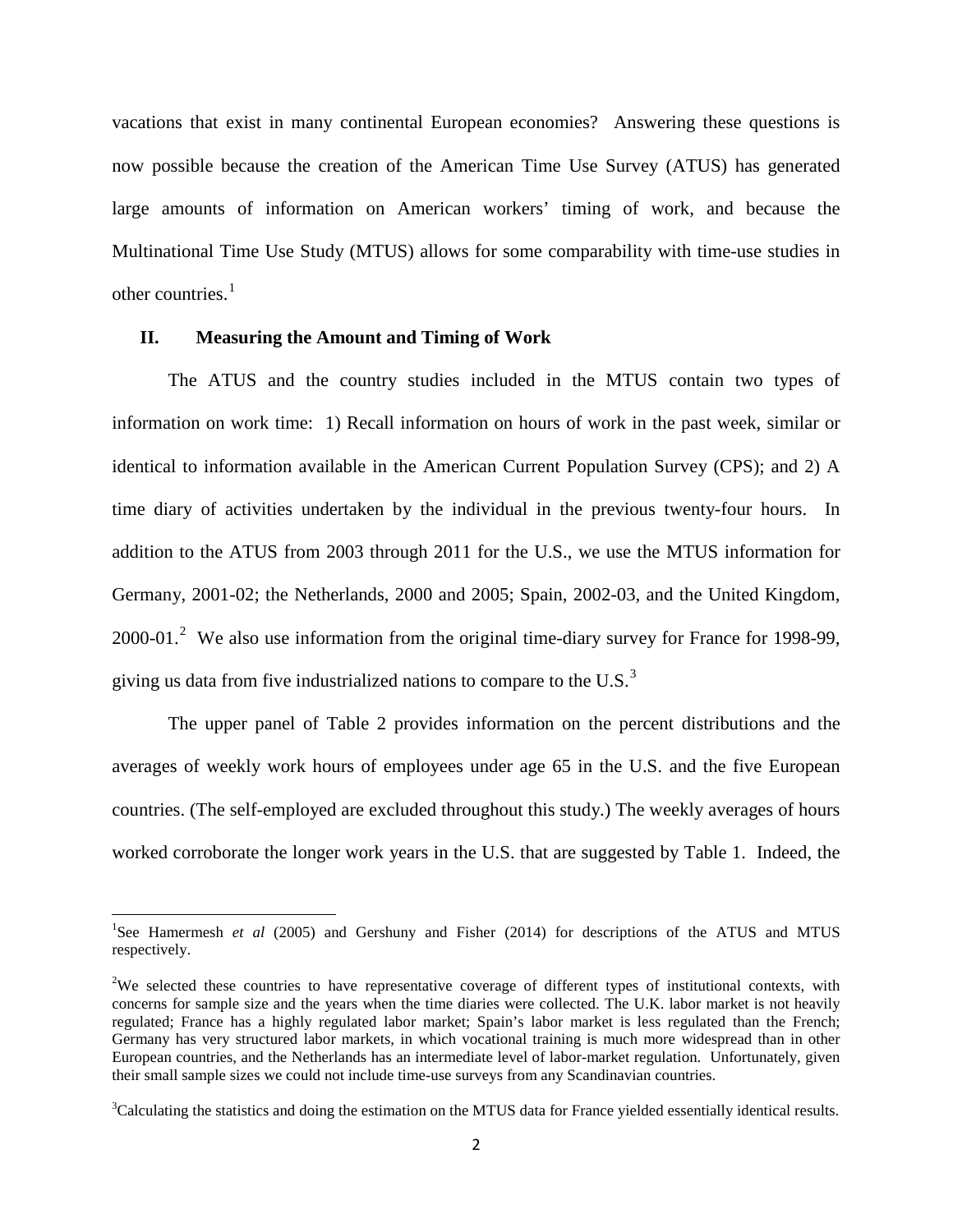rankings by length of weekly or annual work time of the four countries on which both tables present data are identical. Not only is the average workweek longest in the U.S.: Table 2 shows that, except for the U.K., it has a much higher percentage of employees working 45+ hours nearly double that of Germany, and more than double those of France, the Netherlands and Spain.

In describing the timing of work in the ATUS and the MTUS components we deal only with paid work time, ignoring commuting time, time spent off the job in job search, and unpaid work.<sup>[4](#page-4-2)</sup> We consider a sample respondent as working on weekends if s/he completed a diary on a Saturday or a Sunday and reported performing any paid work. Table 2 indicates that work on weekends is more common in the U.S. than in the other countries, although the U.K. approaches the U.S. in the incidence of such work.<sup>[5](#page-5-0)</sup>

The second category of "strange" work that we examine is work at night, defined here as any work performed between 10PM and 6AM inclusive, using the information from the diary on the time when activities are performed, which is consistent across the countries considered.<sup>[6](#page-5-1)</sup> On a typical day of the week, one-quarter of American workers perform some work during this period (the overwhelming majority of them at its fringes). As Table 2 shows, such work is much more common in the U.S. than in continental Europe, and also more prevalent than in the U.K. (which throughout these comparisons is most similar to the U.S.).

 $\frac{1}{4}$ Throughout this study we use sampling weights to account for both differential participation in the survey of sampled respondents by their demographic characteristics and, more important in some of the surveys, including the ATUS, for the purposely uneven sampling of respondents across days of the week.

<span id="page-5-2"></span><span id="page-5-0"></span><sup>&</sup>lt;sup>5</sup>The statistics should be interpreted as indicating whether the typical respondent works at all on either Saturday or Sunday. Because the ATUS only collects time diaries for one day per respondent, we cannot examine the incidence of working on both weekend days.

<span id="page-5-1"></span><sup>&</sup>lt;sup>6</sup>We include spells of paid work that began at or after 10PM or before 6AM, and those that ended after 10PM or at or before 6AM. The MTUS data for Germany for 2001-02 do not have information on time of day, so we linked those data to the raw German data for that survey to obtain the incidence of night work.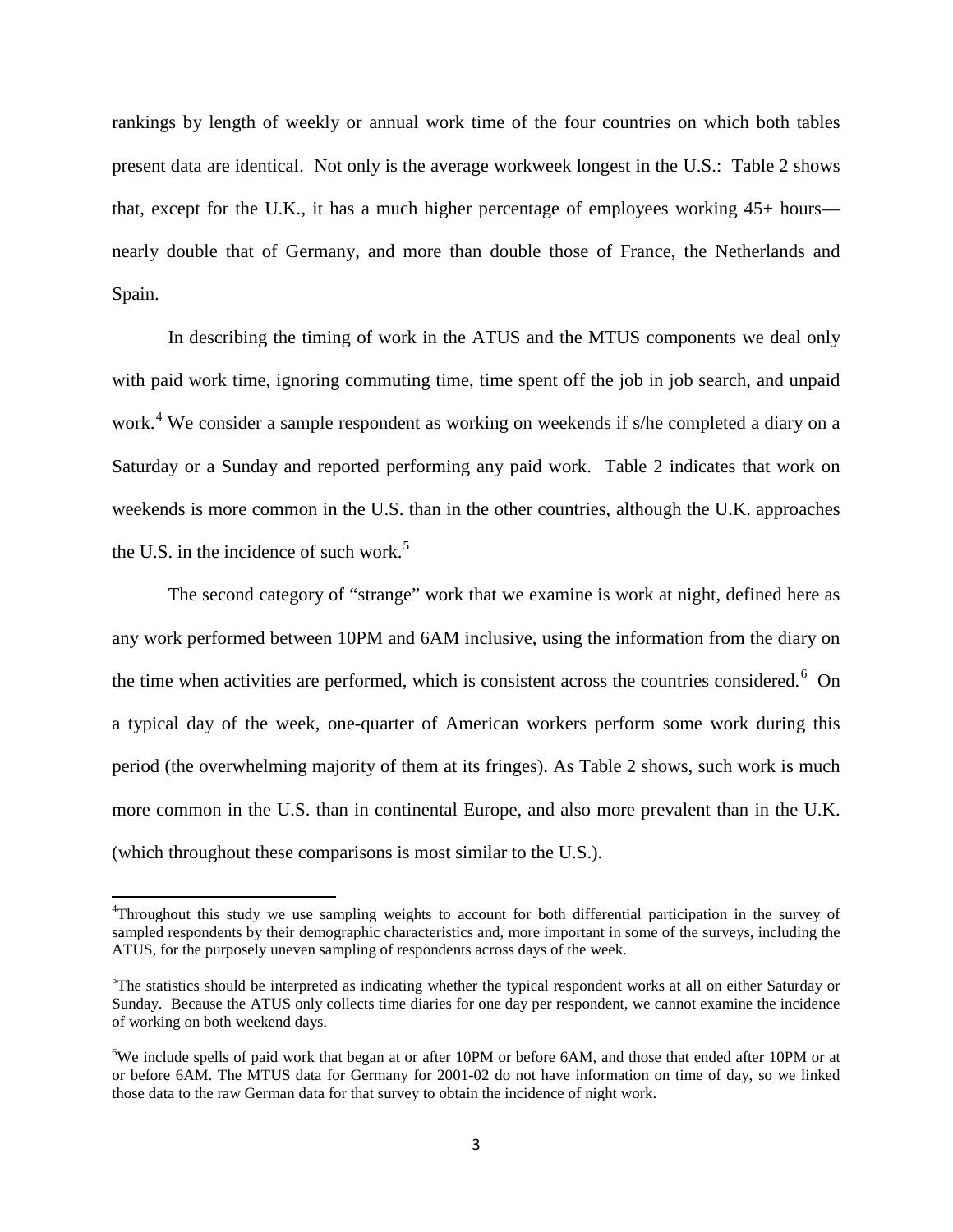While both types of strange work are more widely observed in the U.S. than in the other countries we have considered, conditional on performing such work its intensity differs little between the U.S. and those countries. Indeed, while American employees are more likely to work nights and weekends than their European counterparts, in neither of those categories is the amount of such work that each performs higher than in all of the other five countries. The American labor market is unique in the incidence of strange work, not in its intensity.

#### **III. The Determinants of "Strange" Work in the U.S.**

We estimate the probability that a respondent in the ATUS 2003-11 works on the weekend and/or at night on a typical day as determined partly by the CPS-based information on the length of the workweek that is included with the time diaries.<sup>[7](#page-5-2)</sup> Thus our focus is on a vector of indicators of hours worked the previous week: 1-19 hours, 20-34, 35-44, 45-54, 55-64, and  $65+.$ <sup>[8](#page-6-0)</sup> We also include a number of demographic measures, since we assume in our simulations that these would not change if the distribution of hours worked changed. These include indicators of gender, marital status and an interaction of the two. Also held constant is the age of the youngest child in the household (two indicators), immigrant status, public employment and residence in an urban area. Educational attainment is divided into five categories: Less than 12 years of schooling, 12, 13-15, 16 and 16+ years. Age is indicated by three categories: 34 or less, 35-49 and 50-64. We also include a vector of indicators for the year of the survey.

We concentrate on the incidence of work at strange times, because the incidence, not the intensity dimension, is where the U.S. labor market differs from others. The results of estimating

<span id="page-6-1"></span><sup>⊤&</sup>lt;br>7  $T$ The information on the previous workweek is obtained when the diary is completed.

<span id="page-6-0"></span><sup>&</sup>lt;sup>8</sup>We re-estimated the models in this section with indicators reflecting alternative disaggregations of weekly work hours, with almost no changes in the substantive results obtained here. The same absence of change results if we use a cubic in hours instead of a vector of indicators.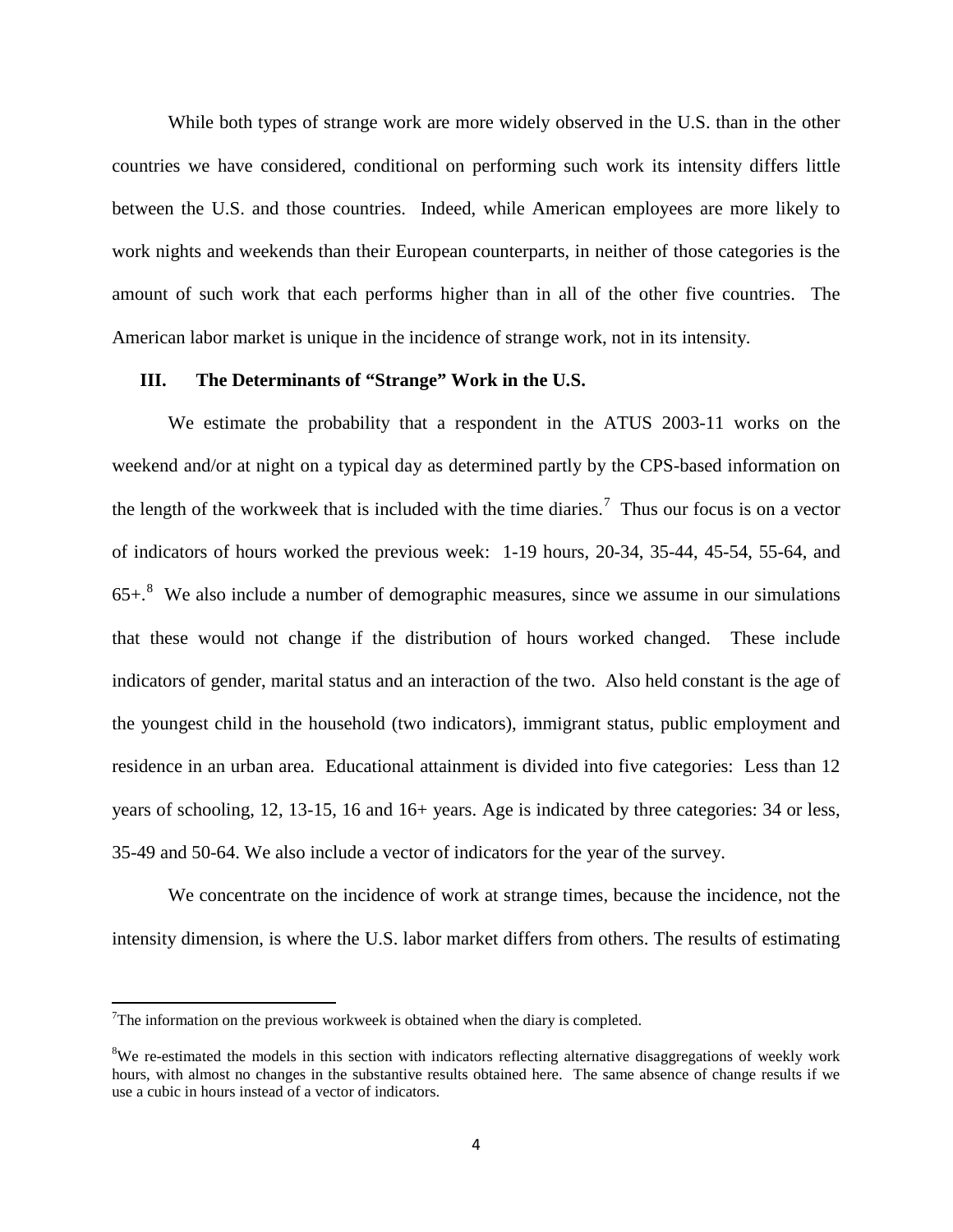these probits are presented in Table 3. Here we show only the probit derivatives/marginal effects of the indicators comprising the vector of hours worked. In both equations the probability of the particular time of work rises as hours increase beyond a standard workweek: Those with the longest hours are more likely than those with shorter (but still relatively long) hours to work at night or weekends.<sup>[9](#page-6-1)</sup> Indeed, the probability of working at night on a particular day of the week increases monotonically in the number of hours worked. That is not true for work performed on weekends: Those working a standard workweek are less likely to perform such work than those with shorter workweeks. In the U.S. the small (compared to those in the other countries shown in Table 2) part-time workforce is more likely to work on weekends than are full-time workers. The effects of differences in weekly hours on these probabilities are not small relative to the mean probability. Moving from the 50 percent of workers putting in a standard week (35-44 hours per week) to somebody among the 8 percent working 55-64 hours nearly doubles the incidence of both strange times of work. $10$ 

While our focus is not on the other determinants of timing of work, the directions of their impacts is informative about the desirability of these types of work. Immigrants are more likely than otherwise identical natives to work on weekends, while those who are better educated or older are less likely to work then. Both findings suggest the undesirability of work at such times. The results on the incidence of night work are more mixed, but the predominant effect is a negative one of education on the incidence of night work, suggesting that it too is inferior on average.

<sup>-&</sup>lt;br>9 <sup>9</sup>If we restrict the estimates to timing of work performed at the workplace, thus excluding work performed at home, there is little qualitative change in the results. (See Oettinger, 2011, for an examination of worked performed at home in the U.S., where such work is more common than in these European countries.)

<span id="page-7-0"></span><sup>&</sup>lt;sup>10</sup>We do not distinguish hours worked on the main job from hours on second or additional jobs, so these patterns could also capture the fact that multiple job-holding more is more common in the U.S. than in Europe. Of course, this possibility does not contradict our argument that Americans work longer hours and more often at strange times.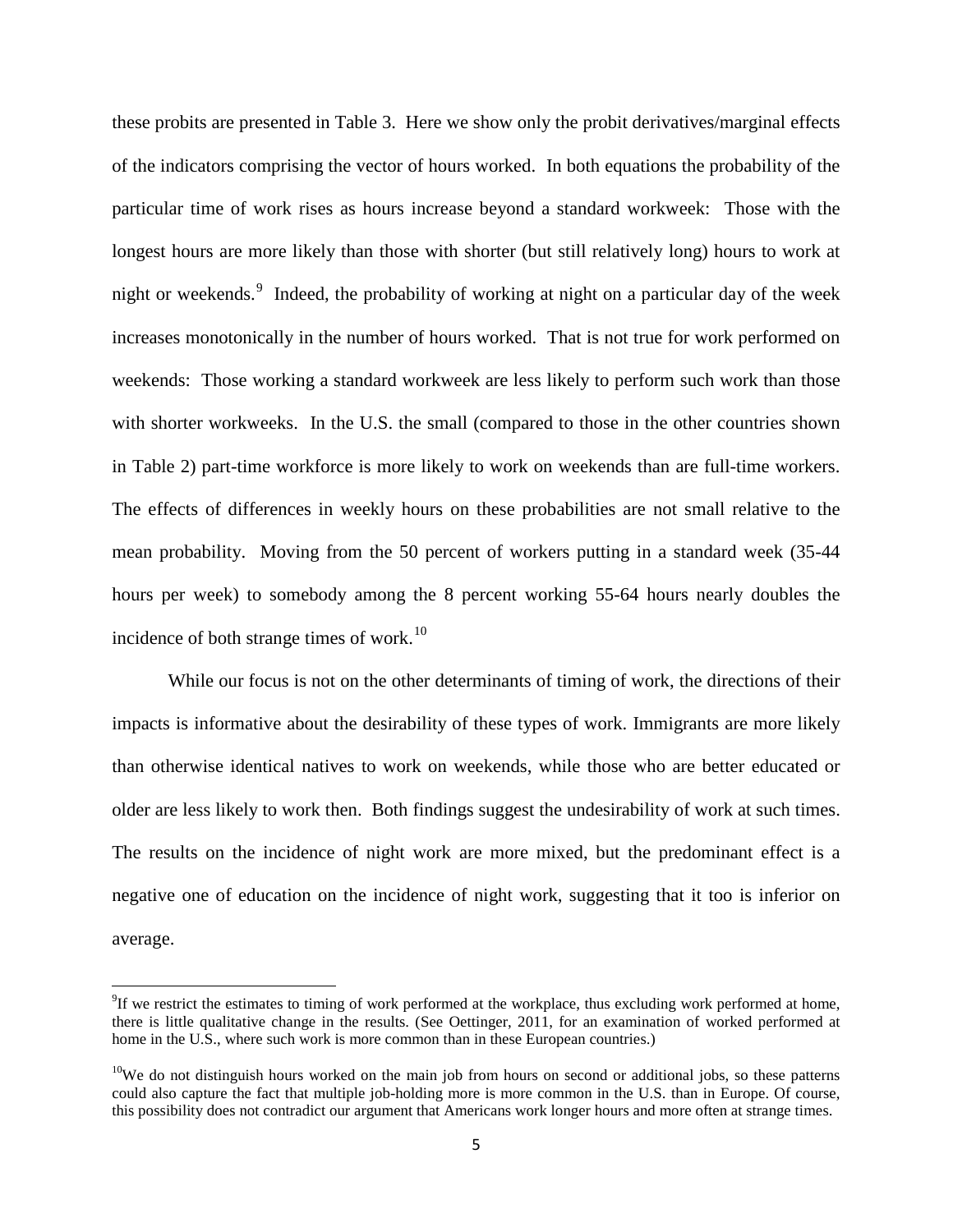#### **IV. The Impacts of Shorter Hours on Strange Work**

Using the probit coefficients (not the derivatives listed in Table 3), we can calculate how the incidence of each of these types of work would change if the demographic characteristics of the U.S. work force remained the same, but the distribution of work hours became what are observed in the other five countries. The first column of the upper panel in Table 4 repeats the incidence of the two types of work in the U.S., while each succeeding column shows by how much it would change if the distribution of actual work hours in the U.S. were replaced with that in the other country. Even with the highly standardized distribution of work hours in France and the absence of long hours in Spain, the declines in the incidence of night and weekend work in the U.S. would be fairly small. Only using the French distribution of work hours would any probability, that of weekend work, fall by 50 percent of the gap between the incidence in the U.S. and in that country. Taking the averages of the effects shown in the Table, the incidence of weekend and night work in the U.S. would fall by 1.9 and 2.3 percentage points respectively.

What if American employers were induced, perhaps by a graduated scheme of overtime penalties, to cut long work hours so that all of those now working 55 or more hours per week saw their work time cut back to 45-54 hours per week? In that case the percentages of workers performing work on the weekend or at night would drop by 2.2 and 1.0 percentage points respectively. Even if the workweeks of all those working 45 or more hours were cut back to 35- 44 hours per week, the percentages would decline by only 5.5 and 1.8 percentage points.

As a check on these results, for most of the other countries and in most cases for both types of strange work we can ask how much more likely such work would be if the U.S. distribution of weekly work hours prevailed. Thus for both types of work for France, Germany, the Netherlands and the U.K. we estimate probits describing the probability of work on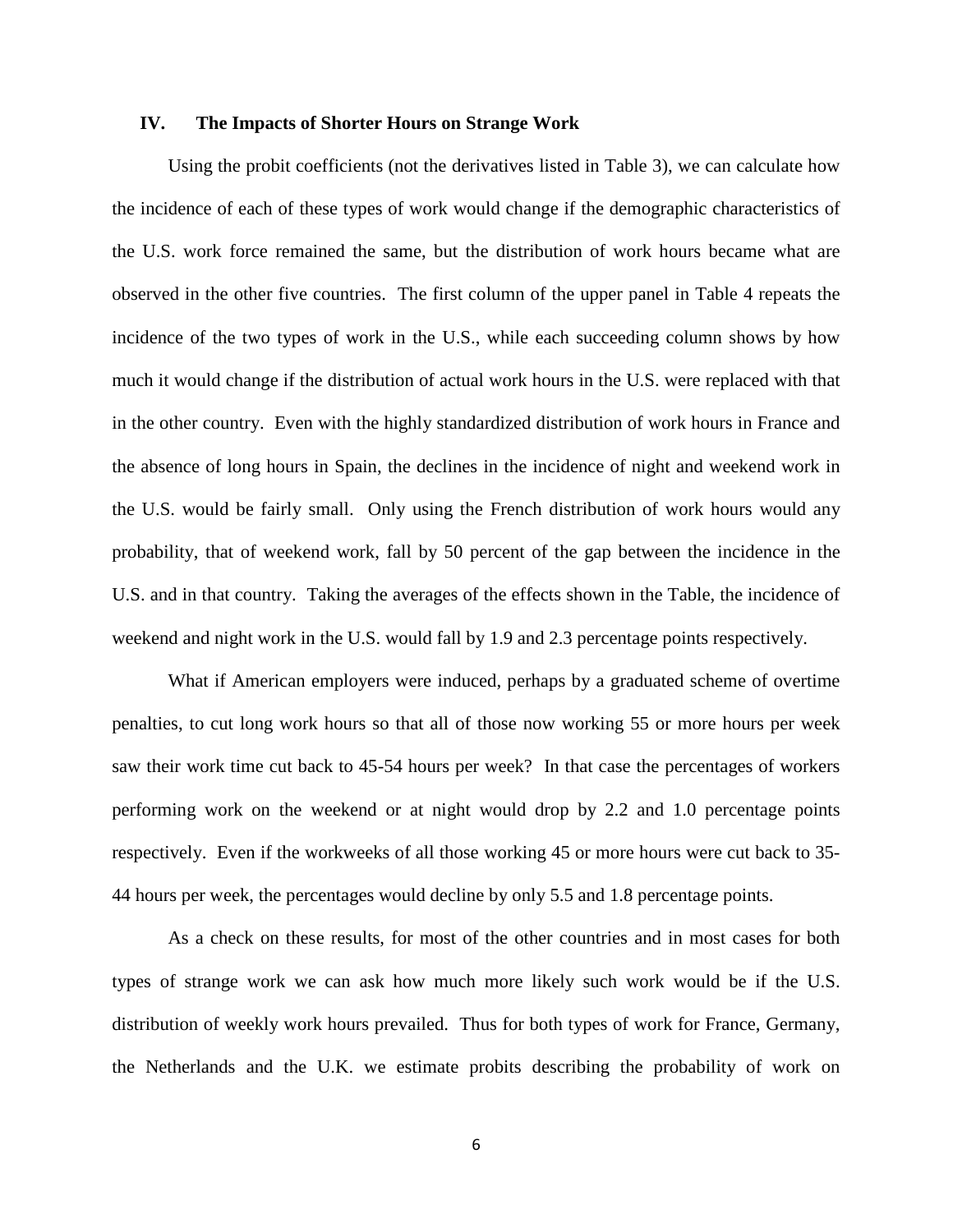weekends or at night. (For Spain we cannot estimate the probit describing the incidence of night work.)

In all five European countries the indicators for educational attainment are for less than secondary education, secondary education, or more. The probits estimated for the U.K. and Spain exclude immigrant status, while the Dutch and German results exclude that and the indicator of urban residence. All four are otherwise specified identically to the probits estimated for the U.S. and presented in Table 3, while the French probits are specified identically to the U.S. equations. For each country we also include indicators for the second year in the survey(s).

Using the estimated impacts of weekly work hours on these probabilities for each of the five countries, we impute the incidence of such work in each under the alternative assumption that the (longer) U.S. weekly workweek prevailed there. The bottom panel in Table 4 shows in each case the changes in incidence (subtracting the actual from the simulated incidence in each country). The average simulated changes in the incidence of weekend work and night work using these estimates are  $+1.5$  and  $+0.8$  percentage points respectively. The average increase in the incidence of weekend work is similar in size, but, as expected, of opposite sign, to that simulated using the U.S. structure and the other countries' weekly work hours. That for night work, for which the data only allowed simulations for four of the five countries, is much smaller than the average simulated impact using the U.S. structure and the foreign work schedules. Both, however, reinforce the conclusion that most of the European-American differences in strange work timing are not due to the long American workweek.

#### **V. Conclusions and Implications**

Using data from time diaries for the U.S. and five European countries, we have shown how much greater the incidence of work on weekends and at nights is in the U.S. compared to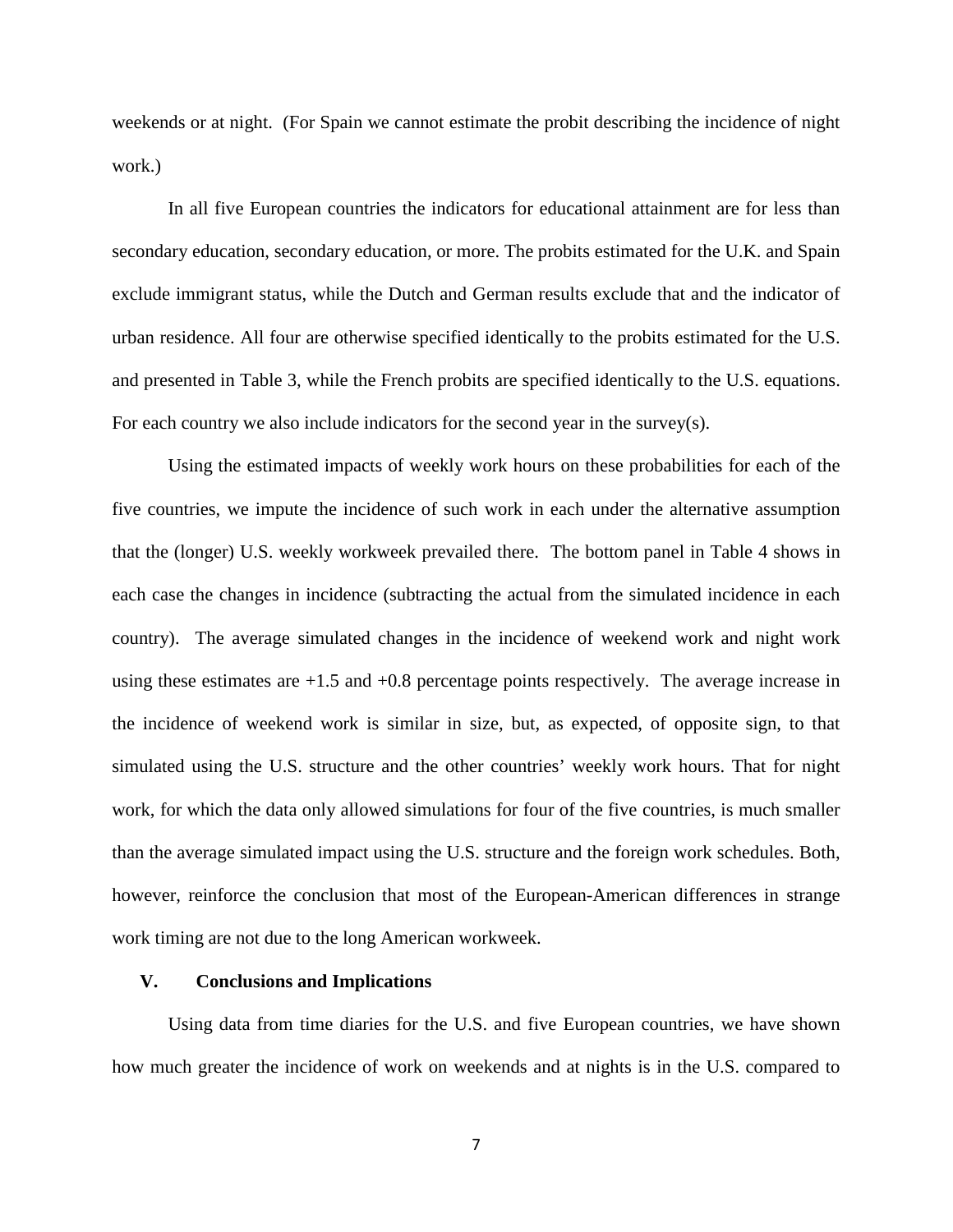those in the other countries. Combining these data with information from the same surveys on the lengths of workweeks, we have examined the relationship between the longer American workweeks and the high incidence of what we have denoted as strange work.

Almost one in every three workers performs some weekend work in the U,S,, compared to one in every five in France, Germany or the Netherlands; and one in every four workers works at night (between 10PM and 6AM, using a standard definition) in the U.S., compared to one in every fourteen in France and the Netherlands. The U.K., while looking more like the U.S. than the rest of Europe, is still surpassed by the U.S. in terms of strange hours.

The simulation results, both those using other countries' distributions of work time and those imposing the distribution of weekly work hours in the U.S. on their work patterns, suggest that only a small part of the relatively high incidence of such work in the U.S. is due to Americans' long work weeks. The large majority of the differences between the U.S. and other countries appears to result from differences in the way that work is structured in America. Whether these fundamental differences result indirectly from some unique characteristics of American and European culture or directly from their expression or absence of expression through legislation or institutions is unclear.

Our first purpose here has been to expose a few facts that are not well known, in particular, the very high incidence of work at unusual times in the U.S. compared to other rich countries, coupled with roughly the same intensity of such types of work as elsewhere. Our second purpose was to demonstrate how these high incidences relate to the well-known long workweeks that exist in the U.S. This latter demonstration of the uniqueness of the American labor market, independent of its long work hours, calls for an explanation of this additional unusual aspect of work in the U.S. Whatever the explanations for the higher incidence of work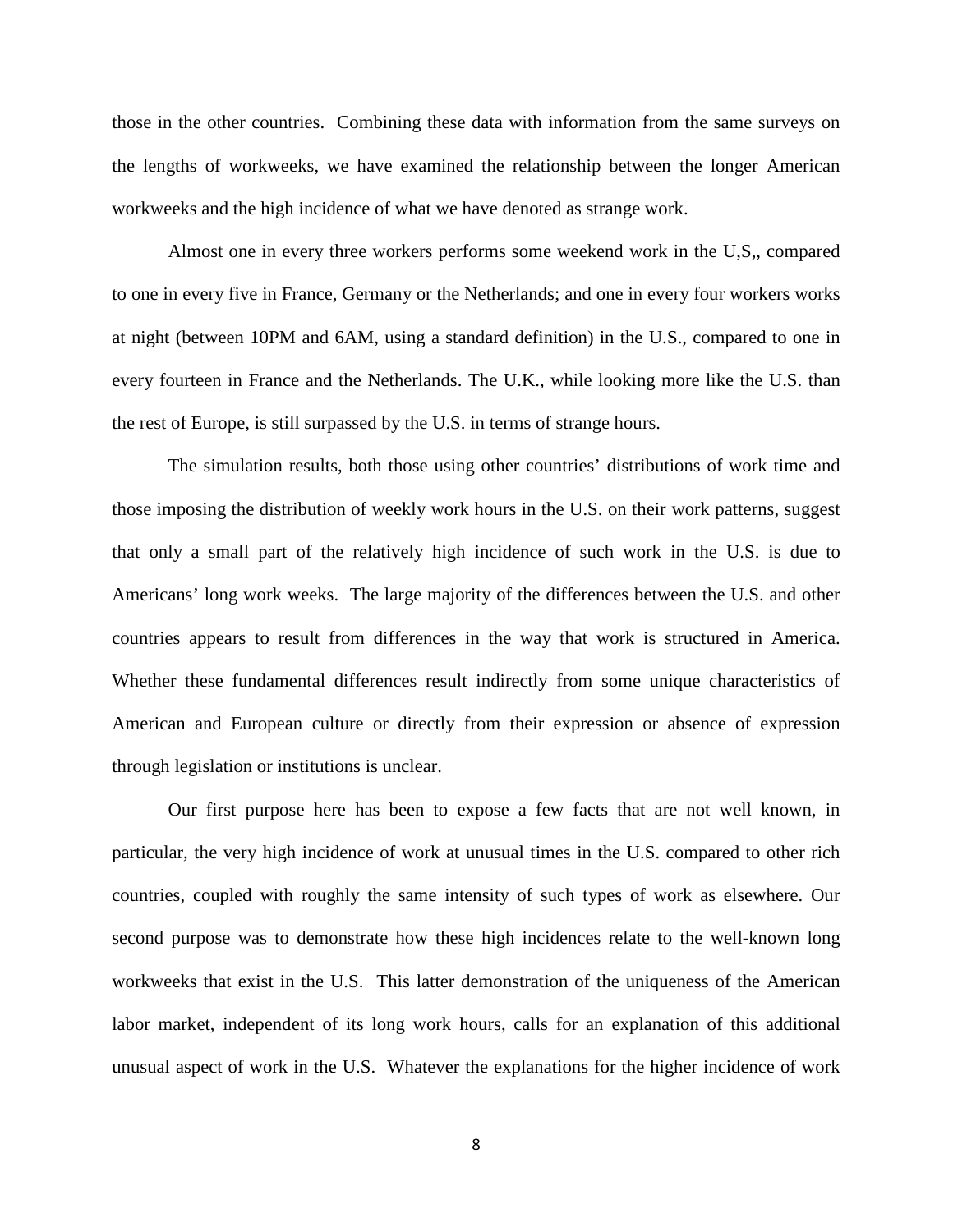at night and weekends in the U.S. than in Europe, its consequences may be quite dramatic in terms of fewer interactions with others and possibly worse health outcomes for Americans than Europeans.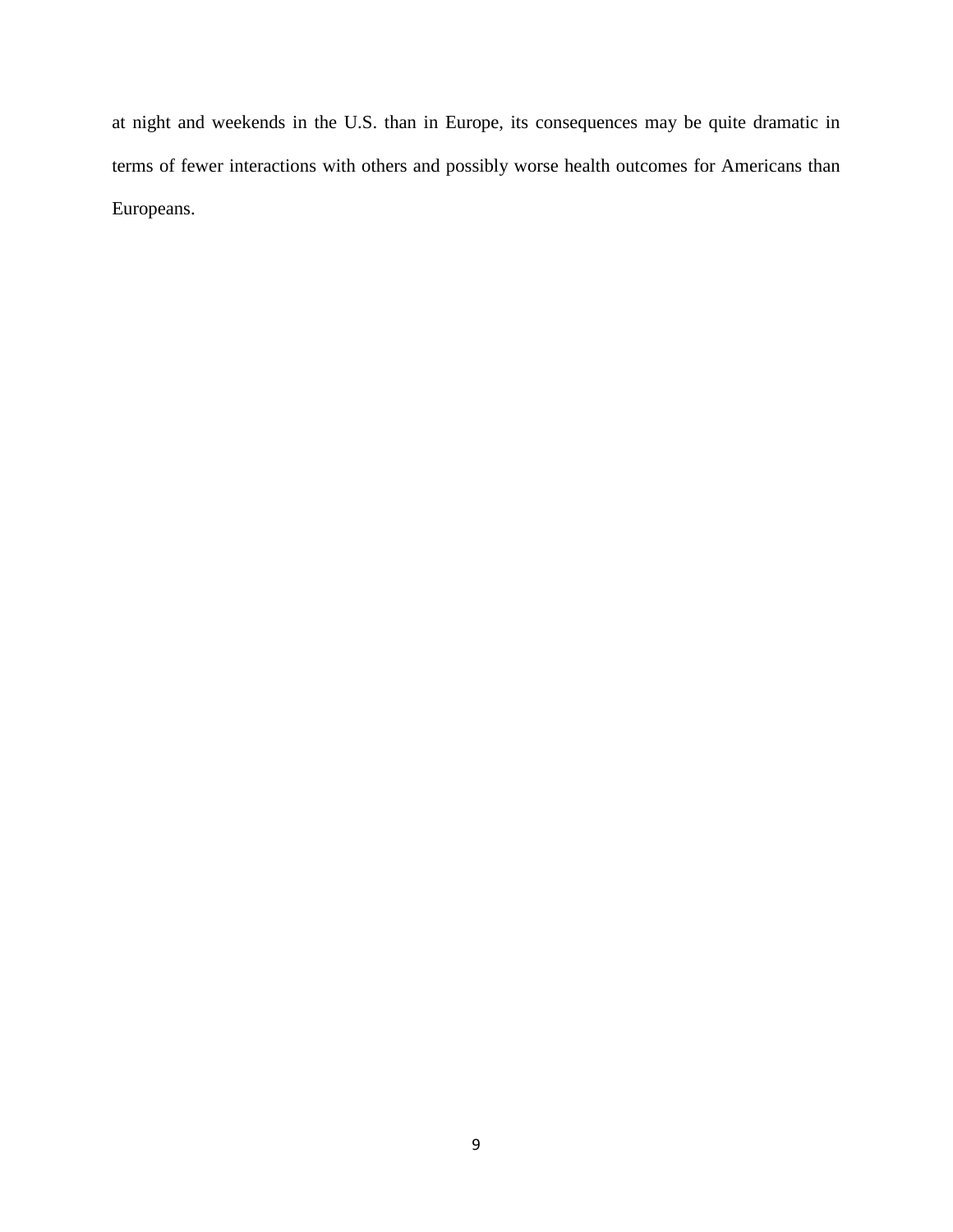#### **REFERENCES**

- Linda Bell and Richard Freeman, "The Incentive for Working Hard: Explaining Hours Worked Differences in the US and Germany," *Labour Economics*, 8 (May 2001): 181-202.
- Michael Burda, Daniel Hamermesh and Philippe Weil, "The Distribution of Total Work in the EU and USA," in Tito Boeri, Michael Burda, and Francis Kramarz, eds., *Working Hours and Job Sharing in the EU and USA: Are Americans Crazy? Are Europeans Lazy?* New York: Oxford University Press, 2008.
- Jonathan Gershuny and Kimberly Fisher, ["Multinational Time Use Study,](http://www.timeuse.org/MTUS-Encyclopedia-of-Quality-of-Life-2014)" in Alex Michalos, ed., *Encyclopedia of Quality of Life and Well-Being Research*. New York: Springer Science + Business Media, 2014.
- Daniel Hamermesh, Harley Frazis and Jay Stewart, "Data Watch: The American Time Use Survey," *Journal of Economic Perspectives*, 19 (Winter 2005): 221-32.
- Stephen Jenkins and Lars Osberg, "Nobody to Play With? The Implications of Leisure Coordination," in D. Hamermesh and G. Pfann, eds., *The Economics of Time Use*. Amsterdam: Elsevier, 2005.
- Peter Kostiuk, "Compensating Differentials for Shift Work," *Journal of Political Economy*, 98 (June 1990): 1054-75.
- Peter Kuhn and Fernando Lozano, "The Expanding Workweek: Understanding Trends in Long Work Hours among U.S. Men, 1979-2006," *Journal of Labor Economics*, 26 (April 2008): 311-43.
- Gerald Oettinger, "The Incidence and Wage Consequences of Home-Based Work in the United States, 1980-2000," *Journal of Human Resources*, 46 (Spring 2011): 237-60.
- Matthew Shapiro, "Capital Utilization and the Premium for Work at Night," Unpublished paper, University of Michigan, 1995.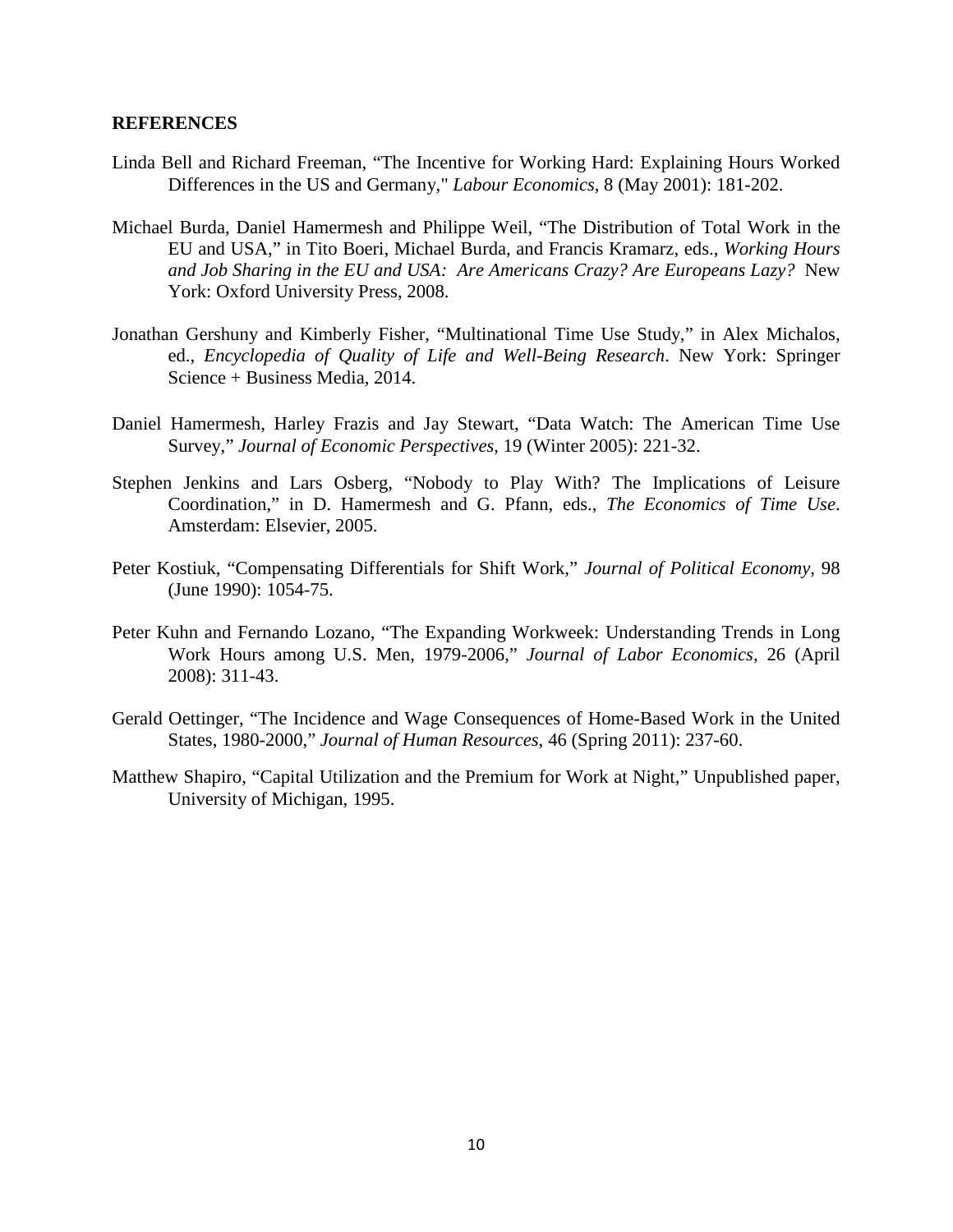## **Table 1. Average Annual Hours Worked/Employed Person**

|             | Year |      |
|-------------|------|------|
| Country     | 1979 | 2012 |
| Australia   | 1832 | 1728 |
| Canada      | 1841 | 1710 |
| Denmark     | 1636 | 1546 |
| Finland     | 1869 | 1672 |
| France      | 1804 | 1479 |
| Japan       | 2126 | 1745 |
| Netherlands | 1556 | 1381 |
| Sweden      | 1530 | 1621 |
| U.K.        | 1813 | 1654 |
| U.S.        | 1829 | 1790 |
|             |      |      |

Source: *OECD Employment Outlook*, 2013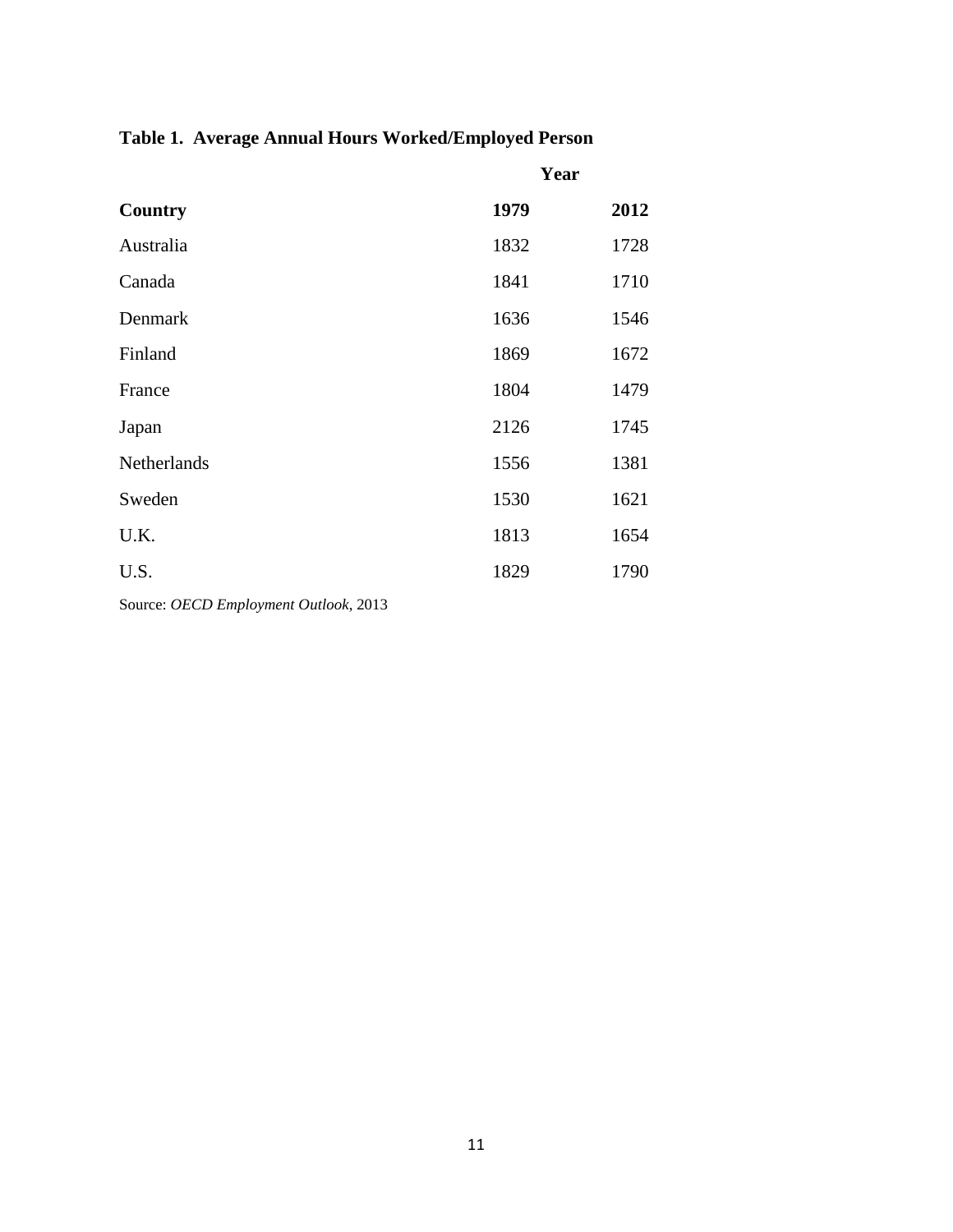| <b>Weekly Hours</b>                                          | U.S.<br>2003-11 | <b>France</b><br>1998-99 | <b>Germany</b><br>2001-02 | <b>Netherlands</b><br>2000, 2005 | <b>Spain</b><br>2002-03 | U.K.<br>2000-01 |
|--------------------------------------------------------------|-----------------|--------------------------|---------------------------|----------------------------------|-------------------------|-----------------|
| Hours:                                                       |                 |                          | Percent                   | <b>Distribution</b>              |                         |                 |
| $1-19$                                                       | 5.2             | 5.8                      | 8.4                       | 17.0                             | 9.4                     | 13.3            |
| 20-34                                                        | 12.5            | 16.6                     | 17.5                      | 27.1                             | 21.5                    | 15.8            |
| 35-44                                                        | 50.5            | 74.0                     | 56.5                      | 40.9                             | 62.7                    | 39.7            |
| 45-54                                                        | 19.6            | 2.6                      | 10.6                      | 10.1                             | 4.8                     | 17.8            |
| 55-64                                                        | 8.3             | 0.6                      | 5.0                       | 3.7                              | 1.0                     | 8.4             |
| $65+$                                                        | 3.9             | 0.4                      | 2.0                       | 1.2                              | 0.6                     | 5.0             |
| <b>Average Weekly</b><br><b>Hours of Work:</b>               | 41.0            | 35.7                     | 36.9                      | 32.7                             | 34.6                    | 38.4            |
| <b>Weekend Work:</b><br><b>Percent Working</b>               | 29.2            | 21.8                     | 22.4                      | 18.7                             | 9.6                     | 25.5            |
| Conditional<br>Average<br>(Hours/Day)                        | 6.0             | 5.2                      | 4.5                       | 5.2                              | 6.5                     | 5.9             |
| <b>Night Work</b><br>$(10PM-6AM):$<br><b>Percent Working</b> | 26.6            | 7.2                      | 13.0                      | 6.9                              |                         | 18.6            |
| <b>Conditional Average</b><br>(Hours/Day)                    | 1.9             | 2.3                      | 1.5                       | 1.8                              |                         | 1.9             |

**Table 2. Characteristics of Work Hours in the U.S. and Elsewhere: Amounts and Timing**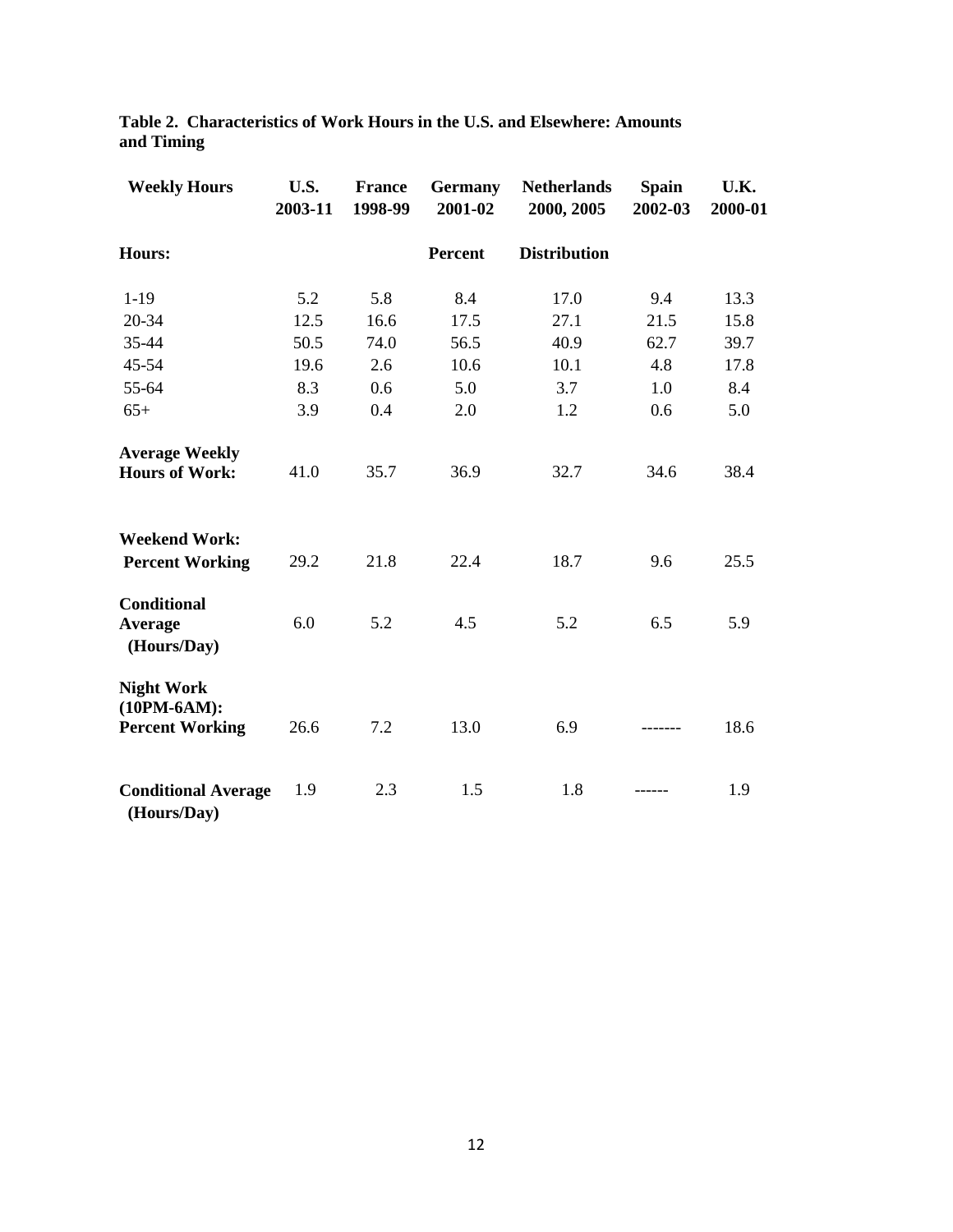|                 | Weekend   | <b>Night</b> |
|-----------------|-----------|--------------|
|                 | Work      | Work         |
| Ind. Var.       |           |              |
| CPS Hours/Week: |           |              |
| 20-34           | 0.0660    | 0.0838       |
|                 | (0.0158)  | (0.0143)     |
| 35-44           | $-0.0476$ | 0.1784       |
|                 | (0.0133)  | (0.0114)     |
| 45-54           | 0.0642    | 0.1995       |
|                 | (0.0149)  | (0.0142)     |
| 55-64           | 0.2080    | 0.2697       |
|                 | (0.0181)  | (0.0161)     |
| $65+$           | 0.3886    | 0.3652       |
|                 | (0.0198)  | (0.0174)     |
| Pseudo- $R^2$   | 0.049     | 0.036        |
| $N =$           | 32442     | 64775        |

**Table 3. Determinants of Probability of Weekend Work and of Night Work, U.S., 2003-11 (Probit Derivatives)\***

\*The probit equations also include indicators for male, married, male and married, public-sector job, immigrant status, urban residence, vectors of indicators of the age of the youngest child in the household and of educational attainment, and indicators for the year of the survey. Standard errors are in parentheses.